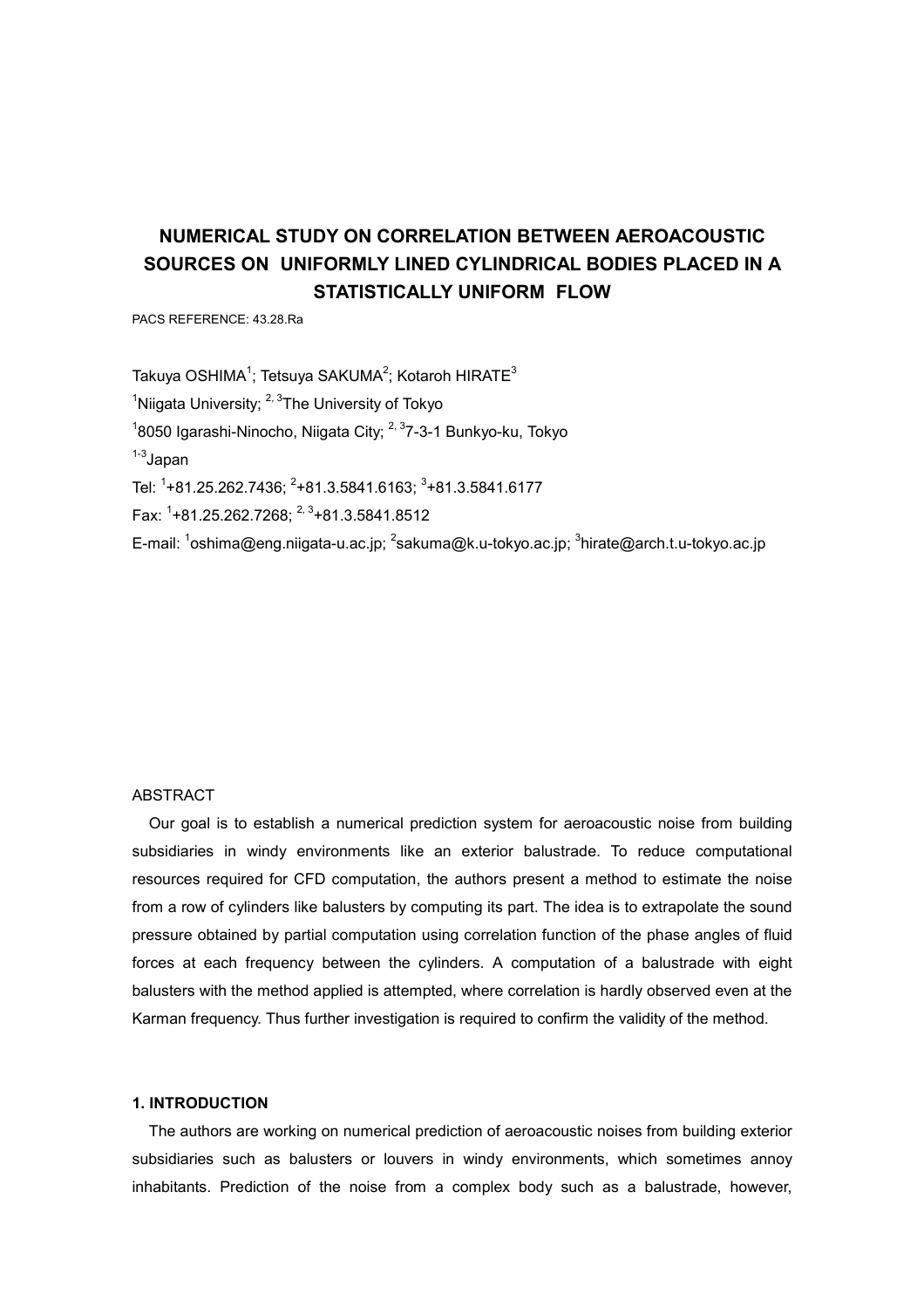requires too much computational resources to analyze the whole body. As the subsidiaries usually have shapes of equally spaced cylindrical bodies, the sound sources on each body are considered to have some correlation to each other if statistically uniform approaching flow is given. Using the correlation, noises from all bodies are expected to be estimated from the analysis of a part of the subsidiary. In the present paper, the estimation method is presented and computation is attempted as the primary step to verify the method.

# **2. NUMERICAL METHODS**

#### 2.1 Overview

The computational approach for prediction of aeroacoustic noise is, on the whole, based on a classic two-step Lighthill analogy method. The flowfield around sound source objects is solved to determine aeroacoustic sources using a large eddy simulation with the standard Smagorinsky subgrid-scale model applied, and then the radiated far-field noise is calculated using an integral based on Curle's extension to the Lighthill analogy theory over the sound source (see reference [1] for details). The estimation method will be appended between the two steps.

#### 2.2 Estimation Method of the Noise Using Part of the Analysis

The following method is derived from a discrete analogy of spanwise total sound pressure estimation described in the reference [2] based on the reference [3].

Let us consider *N* cylinders of identical shape uniformly aligned with equal spacing in statistically uniform flow and an observation point *y* shown in Fig. 1. We assume that *M* of *N* bodies will actually be included in the computational domain in a CFD computation.



Fig. 1: Schematic of a row of cylindrical bodies.

Time-averaged acoustic intensity radiated from the sound sources on *M* bodies  $\bar{I}_s$  (*f*) which reach the observation point **y** is obtained as follows, by excluding the parameters regarding relative positions of the source and the receiver, and by assuming the amplitude of the sound sources on each body is identical.

$$
\bar{I}_s \propto \sum_{i=1}^{M} \sum_{k=1-i}^{M-i} g(i,k,f),
$$
\n
$$
g(i,k,f) = e^{j[\Theta(i+k) - \Theta(i)]}, k = i'-i
$$
\n(1)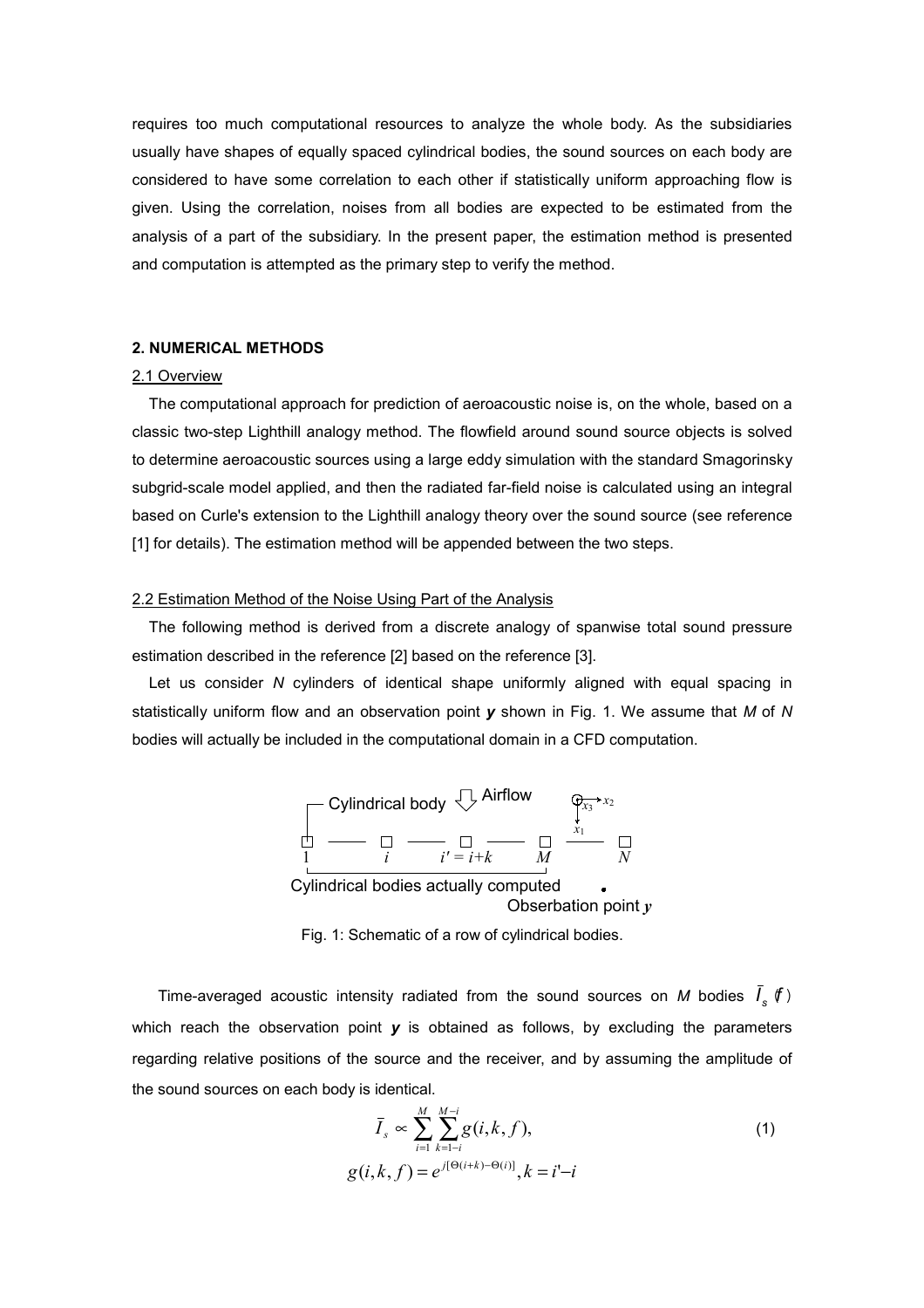where *i* and *i*' denote the *i*-th and *i*'-th bodies of the cascade respectively and Θ(*i*) denote the phase of the fluid force on the body *i* at the frequency *f*. The end effects of the cascade and the retarded time are neglected. Then the correlation function of fluctuating fluid forces between the two bodies of *k*-bodies distance from each other is defined as the following.

$$
\gamma(k) = \frac{1}{M - k} \sum_{i=1}^{M - k} g(i, k, f)
$$
 (2)

It is assumed that γ obeys the exponential function as to *k* and correlation distance *l*(*f*).

$$
\gamma(k) \approx e^{-\frac{k}{l}}
$$
 (3)

By substituting Eqs. (2, 3) for the inner summation of Eq. (1) and executing analytical integral for continuous analogy of the outer summation, a function *h* to which  $\bar{I}_s$  is proportional is obtained.

$$
\bar{I}_s \sim h(M, l),\tag{4}
$$

$$
h(M,l) = 2l \left[ M + l \left( e^{-\frac{M}{l}} - 1 \right) \right]
$$
 (5)

Here *l* is determined through curve-fitting Eq. (3) to Eq. (2) using a least square estimation technique. If the flowfield is statistically uniform *l* should be constant to *M* and *N*, which means that the acoustic intensity from all *N* bodies  $\overline{I}$  is proportional to  $h(N,I)$ . Thus the sound pressure from all bodies,  $\overline{p}(y,f)$ , is derived as follows from the sound pressure from the M bodies in the computational domain which is directly computed using a Curle integral,  $\overline{p}_s(\mathbf{y},f)$ .

$$
\overline{p}(\mathbf{y}, f) = q(N, M, l)\overline{p}_s(\mathbf{y}, f),
$$
  
 
$$
q(N, M, l) = \sqrt{h(N, l)/h(M, l)}
$$
 (6)

### **3. ANALYSIS**

The sound sources from a balustrade with 8 square section balusters with cross-sectional length 21mm placed in a uniform airflow is computed. The computational conditions and the computational domain are shown in Tab. 1 and Fig. 2 respectively. The computation is conducted from nondimensional time  $T = 0$  to 220 and used the data after  $T = 40$  for the following analyses where the flowfield became periodic steady-state. The computation was performed on a Hitachi SR8000 supercomputer (8Gflops) and took about 18 days.

Tab. 1: Computational parameters.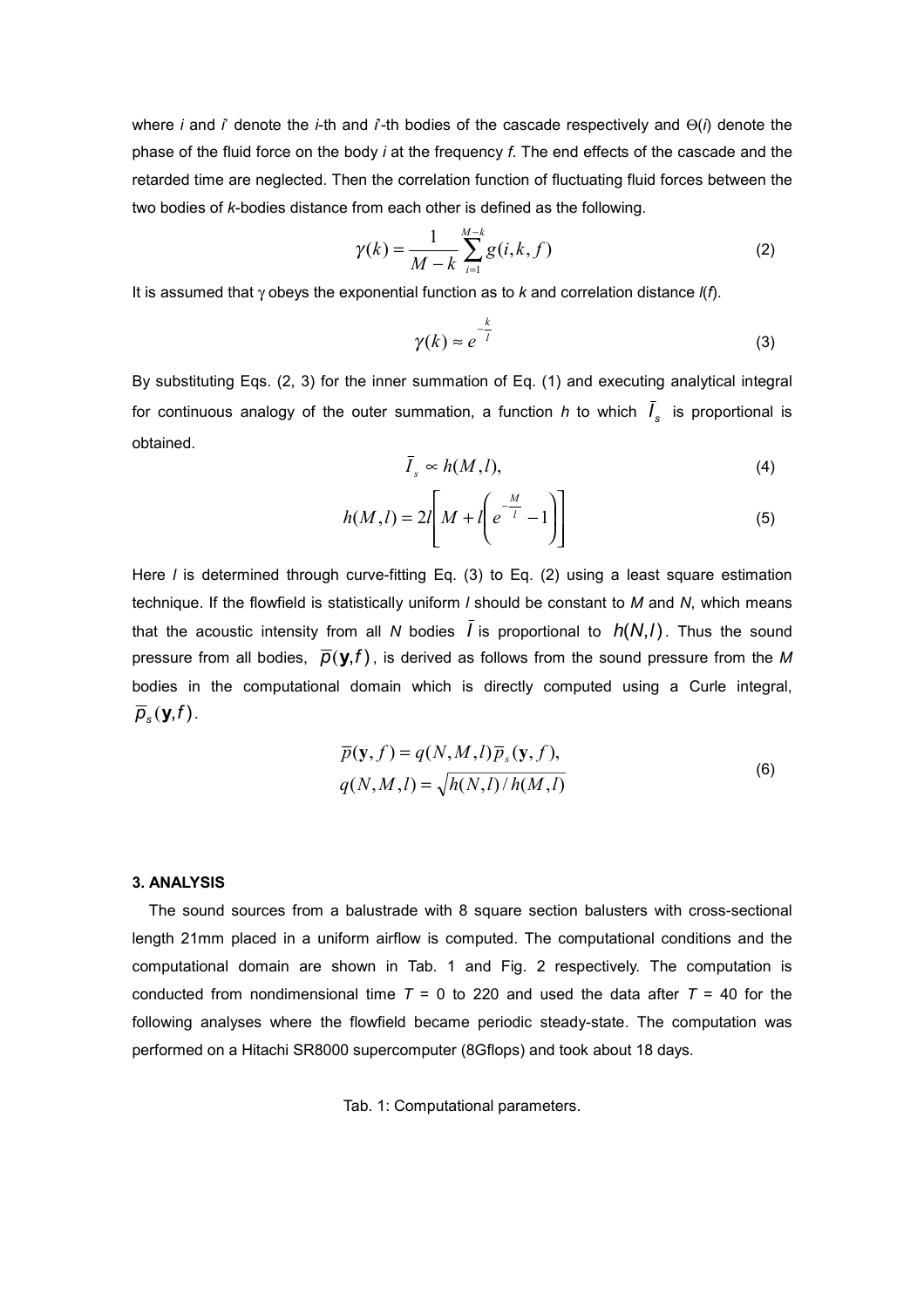Cross-sectional length of a baluster  $L = 21$ mm, wind velocity  $U = 12$ m/s, number of computational cells  $(x_1, x_2, x_3) = (131, 828, 20)$ , minimum cell width = 0.018*L*, time scale  $T =$ 0.00175s, time step ∆*T* = 0.001*T*, Reynolds number *Re* = 16000, observation point *y* = (500*L*, 500*L*, 0) from the center of the balustrade.



Fig. 2: Computational domain for flowfield analysis.

## 3.1 Correlation Function

Fig. 3 and 4 show the  $x_1$ - and  $x_2$ -directional correlation functions  $\gamma$  obtained from the phase of fluctuating fluid force on the bodies. One can read roughly exponential distributions of  $\gamma$  for both components. The *x*<sub>2</sub>-component of fluid force, however, does not show strong correlation at the Karman frequency, 90Hz, which is a different behavior from the cases of spanwise estimation [2]. The  $x_2$ -directional correlation function between the neighboring bodies ( $k = 1$ ) tends to be negative at around 5kHz or above.



Fig. 3: Correlation function γ for *x*1-component of fluid force at a) 20-250Hz and b) 5000-5250Hz.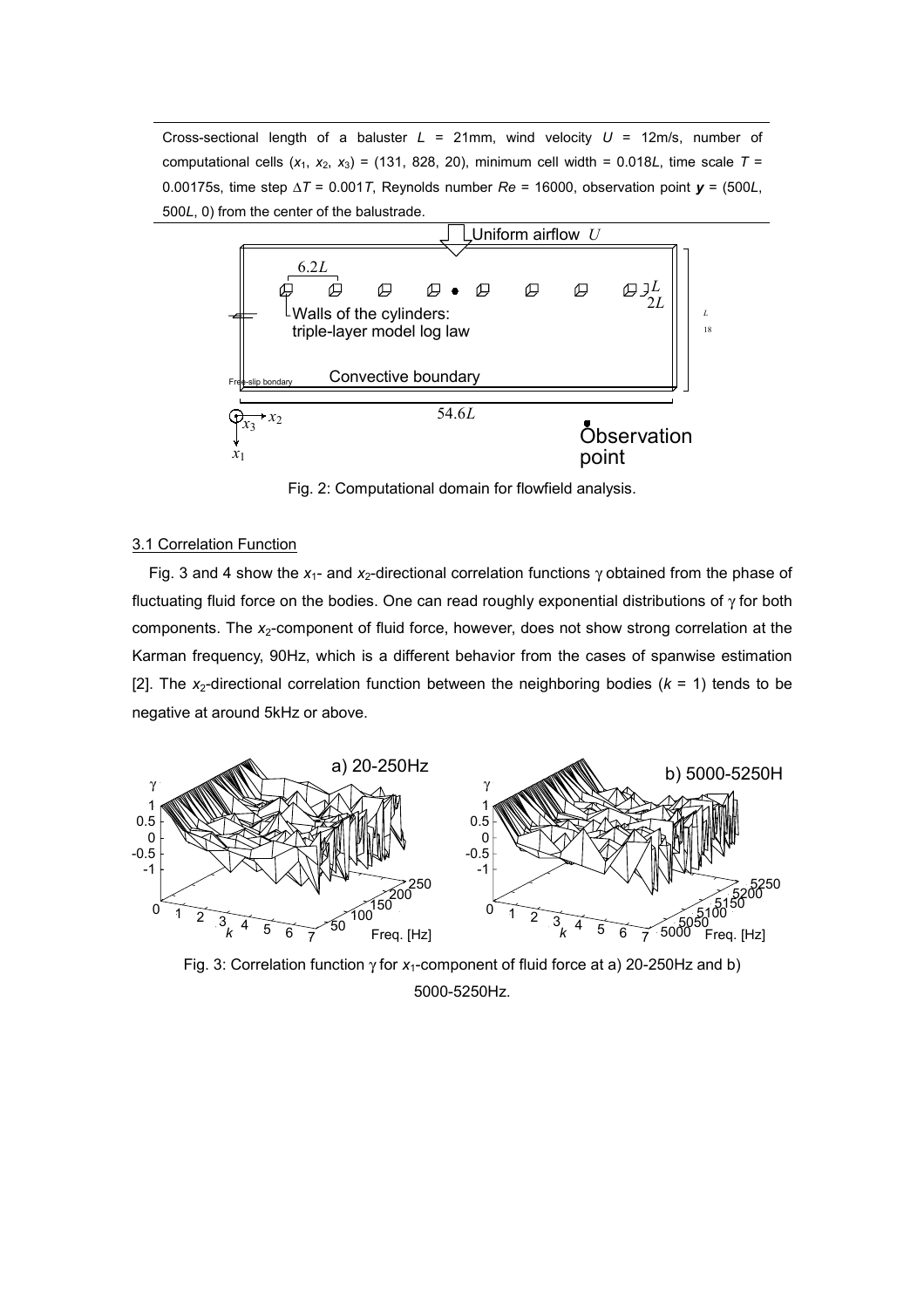

Fig. 4: Correlation function γ for x<sub>2</sub>-component of fluid force at a) 20-250Hz and b) 5000-5250Hz.

#### 3.2 Correlation Distance

Fig. 5 shows the correlation distance obtained through fitting the correlation functions shown in Fig. 3 and 4 to exponential function. The correlation distances are at most the spacing of the balusters except at few frequencies. No strong peak around the Karman frequency is observed.



Fig. 5: Correlation distances  $I(f)$  for  $x_1$ - and  $x_2$ -components of fluid force.

#### 3.3 The value of function *q*

From Eq. 5, *h* takes the following values as to the relationship of *l* an *M*.

$$
h(M, l) \approx 2Ml(l \ll M), \approx M^2(l \gg M)
$$

Assuming the total number of bodies  $N = 24$  for example, the values of  $q$  obtained from Eq. 6 should be as follows.

$$
q \approx \sqrt{N/M} = \sqrt{3}(l \to 0), \approx N/M = 3(l \to \infty)
$$

From the comparison of the values above and Fig. 6 where *q* as function of frequency is plotted, the correlation of the sound sources is barely observed for almost all frequencies of  $x_1$ -and *x*2-components of the fluid force.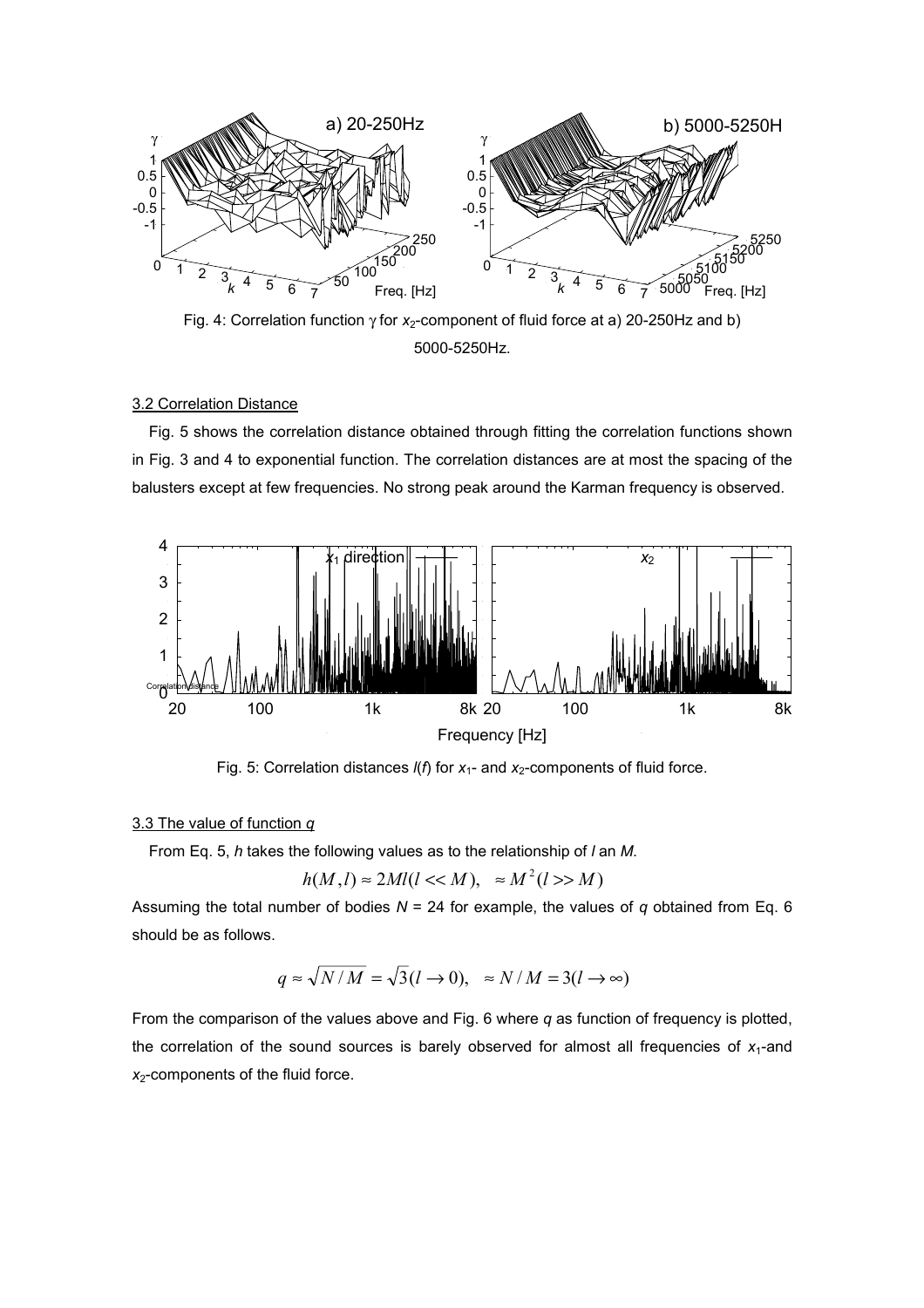

Fig. 6: Values of function  $q$  for  $x_1$ - and  $x_2$ -components of fluid force.

## 3.4 The Sound Pressure Levels

The 1/3-octave-band averaged sound pressure level received at the observation point is shown in Fig. 7, calculated with the method applied and with the assumption of no correlation between the bodies (+3dB = double the source). As expected from the values of correlation distances, both of the results are almost identical. In such case the assumption of no correlation would suffice and estimation method need not be necessarily applied. Thus it turned out that to prove the effectiveness of the method, a case where one can observe stronger correlation should be formed, such as by narrowing the spacing of the balusters.



Fig. 8: 1/3-octave-band averaged sound pressure levels obtained by applying the method and by assuming no correlation.

#### **4. CONCLUSION**

An estimation method of the total sound pressure radiated from a row of cylindrical bodies is presented and a computation is attempted. The results tell that the correlation of the fluid force between the balusters is not dependent on the Karman frequency. Validity of the method, however, could not be confirmed because the computational setup of the balustrade was not adequate and should be further investigated.